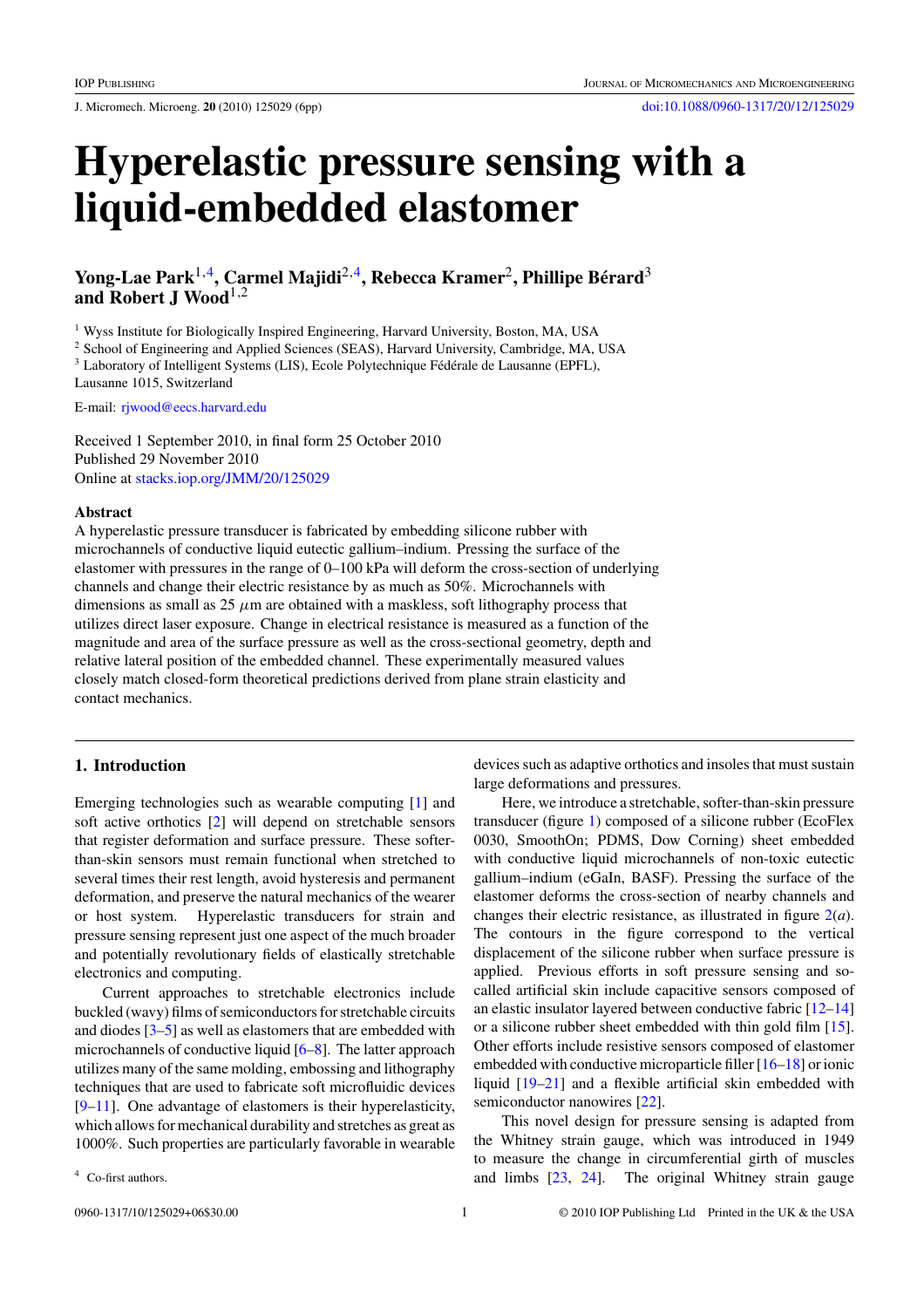<span id="page-1-0"></span>

**Figure 1.** Sheets of polymer are embedded with microchannels of conductive liquid (eGaIn). Surface pressure and in-plane stretching are measured by the electrical resistance change in the conductive channel. (*a*) Spiral-shape channel is for pressure sensing only. (*b*) Serpentine-shape channels with reservoirs are for increased sensitivity. (*c*) Strain gage shape channels are for both pressure and directional strain sensing. ((*a*), (*b*), (*c*)) Silicone rubber (EcoFlex 0030) cast from 3D printed molds with both channel heights and widths of 1 mm, 750  $\mu$ m and 300  $\mu$ m, respectively. (*d*) Embedded polydimethylsiloxane (PDMS) microchannels with 20 *μ*m height and (from top) 25, 30, 35 and 40  $\mu$ m width are produced with a maskless soft lithography process.

was composed of a rubber tube filled with mercury and used a Wheatstone bridge to measure the change in electric resistance of the mercury channel corresponding to stretch. Recently, this principle has been extended to stretchable microelectronics, composed of eGaIn-filled microchannels embedded in polydimethylsiloxane (PDMS) rubber [\[6](#page-5-0)]. Embedded channels of eGaIn can operate as a stretchable, mechanically tunable antenna [\[7](#page-5-0)] or as strain sensors [\[8](#page-5-0)] for measuring stretches of as much as 200%. Here we show that embedded eGaIn channels can also operate as pressure sensors with 1 kPa resolution and 0–100 kPa range. In contrast to strain sensing, the mechanics of pressure sensing are complex and we invoke elasticity and contact mechanics to derive a predictive mathematical model for describing the relationship between external pressure and electrical conductivity. We also produce embedded microchannels with a maskless fabrication method that combines direct laser writing [\[25,](#page-5-0) [26\]](#page-5-0) with soft lithography [\[9,](#page-5-0) [27\]](#page-5-0) to produce micron-order feature sizes.

#### **2. Fabrication and experimental setup**

Sensors with channel dimensions greater than 250 *μ*m are shown in figures  $1(a)$ –(*c*). These are produced by casting uncured EcoFlex 0030 silicone rubber (SmoothOn, elastic modulus  $E = 125$  kPa) into 3D printed (Connex 500, Objet Geometries Ltd.) molds. After curing under ambient conditions for approximately 4 h, the elastomer layers are removed from the molds and bonded together with a thin, uncured layer of EcoFlex via a process detailed here. To avoid filling the exposed microchannels, the unpatterned elastomer mold is first spin-coated with the thin, uncured layer (1100 rpm for 45 s), which is then partially cured for 30 s at 60  $°C$ in a convection oven. The patterned elastomer mold is then gently bonded to the unpatterned surface. The two elastomer layers (the smooth sheet and the sheet containing the exposed microchannels) are then cured together under ambient conditions for several hours. After the molds are sufficiently bonded together, a syringe is used to fill each channel with eGaIn. Lastly, the ends of the channel are sealed with a final coating of EcoFlex.

Sensors with channel dimensions of 20–300 *μ*m, shown in figure  $1(d)$ , are fabricated by casting liquid-form PDMS elastomer in an SU-8 mold that is patterned by maskless soft lithography. Photoresist (SU-8 2050) is spun onto a clean silicon wafer at 500 rpm for 10 s (spread), followed by 4000 rpm for 30 s (spin). The wafer is then placed on a hot plate at 65 °C for 3 min and 95 °C for 6 min. Next, the coated wafer is patterned via direct-write laser exposure [\[25,](#page-5-0) [26\]](#page-5-0) using a diodepumped solid-state (DPSS) 355 nm laser micromachining system. The system was previously calibrated to expose a 20  $\mu$ m thick SU-8 coating to produce channels with 25 to 1000  $\mu$ m width and  $\geq 50 \mu$ m spacing. The wafer is postbaked on a hot plate at  $65^{\circ}$ C for 1 min and  $95^{\circ}$ C for 6 min, and consequently developed for 5 min in SU-8 developer. In order to allow for easier removal in subsequent molding steps, a hydrophobic monolayer is introduced through vapor deposition. The patterned wafer is placed in an evacuated chamber (20 mTorr) with an open vessel containing a few drops of trichloro(1H,1H,2H,2H-perfluorooctyl)silane (Aldrich) for 3 h. Next, PDMS (Sylgard 184; Dow Corning, Midland, MI) is cast in liquid form (10:1 mass ratio of elastomer base to curing agent) against the silicon wafer. PDMS is then partially cross-linked in the mold by oven-curing at 60  $°C$ for 30–40 min. Microchannels are constructed by bonding patterned PDMS to unpatterned PDMS via oxygen plasma treatment (Technics Plasma Stripper/Cleaner; 60 W for 30 s). The sealed microchannels are then completely cured at 60 ◦C overnight. Finally, the microchannels are filled with eGaIn using conventional tubing and syringe dispensing.

The experimental setup for simultaneously measuring applied pressure and electrical resistance is presented in figure [2\(](#page-2-0)*b*). The ends of the eGaIn-filled channels are wired to a precision multimeter (Fluke 8845A). A rigid glass rectangle of width *a* and length *L* is pressed into the sensor with a digital height gauge (Swiss Precision Instruments, Inc.). In order to distribute the pressure more uniformly and better simulate tactile or elastic contact, a 5 mm thick sheet of elastomer with the same area as that of the glass rectangle is inserted between the glass and the sensor surfaces. The sensor is supported by an electronic scale (6000 g OHAUS Scout Pro) that measures the total force *F* exerted on the surface. The average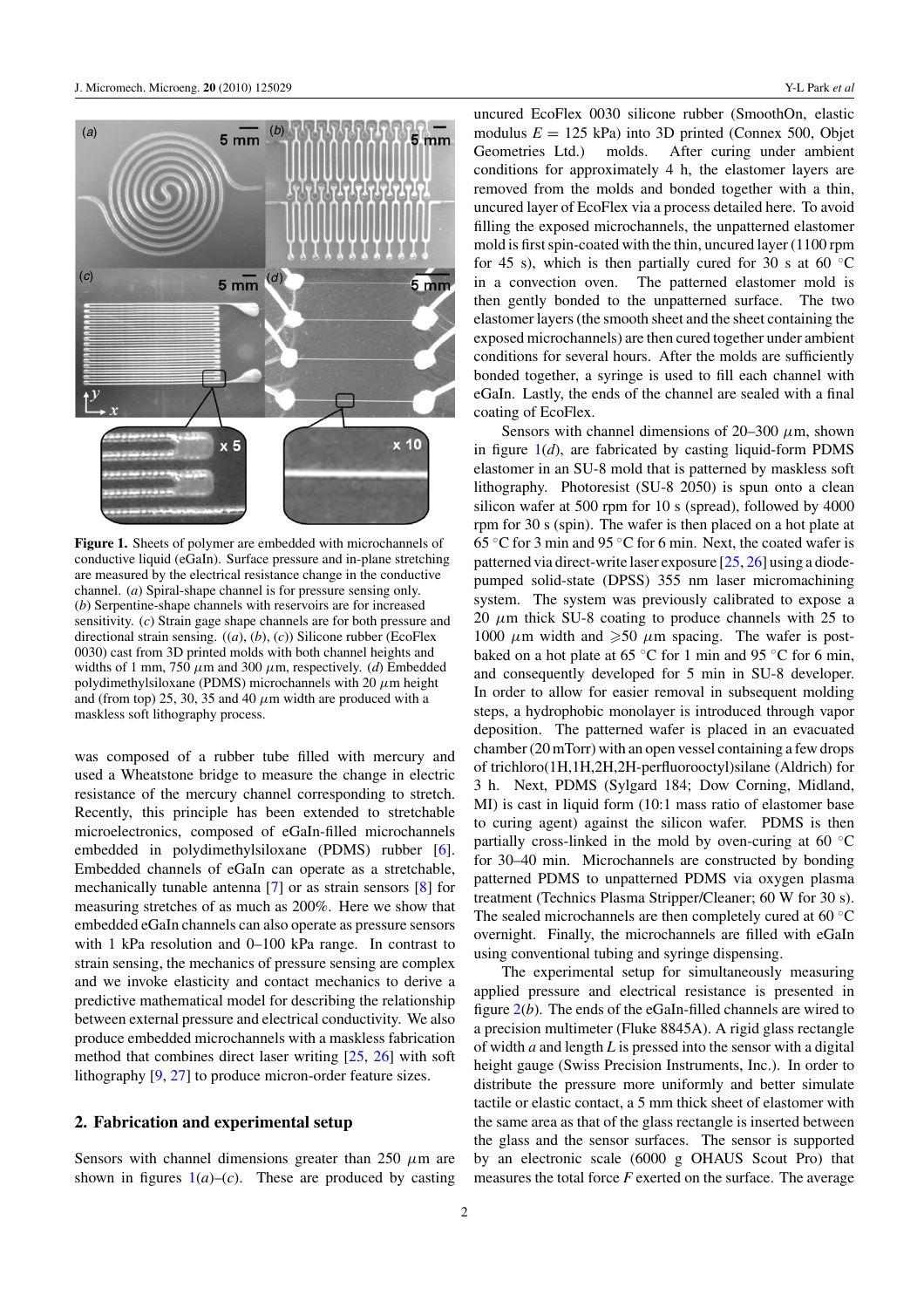<span id="page-2-0"></span>

**Figure 2.** (*a*) Pressing the surface of the elastomer reduces the cross-sectional area of the embedded liquid channel and increases its electrical resistance. Contours represent the vertical displacement of the silicone rubber. (*b*) Experimental setup for simultaneously measuring applied pressure and electrical resistance for a sheet of silicone rubber embedded with a straight channel of conductive liquid.

(This figure is in colour only in the electronic version)

pressure exerted over the area of contact is calculated as  $p = F/aL$ .

#### **3. Results**

The change in electrical resistance  $\Delta R$  of the embedded, conductive liquid-filled channels is measured as a function of the applied pressure *p* using the experimental setup presented in figure  $2(b)$ . Both experimentally measured values (open circles) and theoretical predictions (solid curve) are plotted in figure 3 for an elastomer containing a straight channel with width  $w = 2$  mm, height  $h = 1$  mm, and with a top face that is at a distance  $z = 2$  mm from the surface of the elastomer. Pressure is applied over an area of length  $L = 27$  mm and width  $a = 25$  mm. For this set of measurements, the major axis of the contact area (which has length *L*) is aligned with the centerline of the channel. The plot contains data points from multiple loading and unloading cycles, demonstrating significant repeatability and low hysteresis.

As shown in the plot, the change in electrical resistance  $\Delta R$  increases exponentially with applied pressure. This curve closely matches the theoretical prediction, which is represented by the solid line. It is important to note that no data fitting is used; the theoretical curve is derived entirely from the prescribed geometry, the prescribed pressure, the



**Figure 3.** Experimental (open circles) and theoretical results (solid line) for the change in electrical resistance  $\Delta R$  as a function of applied pressure for a contact area of width  $a = 25$  mm and length  $L = 27$  mm. The channel has a width  $w = 2$  mm, height  $h = 1$  mm, and top face that is at a distance  $z = 2$  mm from the surface. The theoretical prediction [\(1\)](#page-3-0) is based on an electrical resistivity of  $\rho =$ 29.4 ×  $10^{-8}$   $\Omega$  m<sup>-1</sup> and an independently measured elastic modulus of  $E = 125$  kPa.



**Figure 4.** Change in electrical resistance  $\Delta R$  as a function of lateral displacement  $(x)$ . The open squares and circles correspond to experimental measurements for applied pressure *p* of 25 and 15 kPa, respectively. The solid and dashed lines are the corresponding theoretical predictions (see equations [\(3\)](#page-3-0) and [\(4\)](#page-3-0));  $a = 25$  mm,  $L = 27$  mm,  $z = 3$  mm,  $w = 22$  mm,  $h = 1$  mm.

known resistivity  $\rho = 29.4 \times 10^{-8} \Omega \text{ m}^{-1}$  of eGaIn [\[6](#page-5-0)] and the elastic modulus  $E = 125$  kPa of the rubber, which are independently measured by comparing the pressure with the depth of indentation. The closed-form theoretical solution and derivation are presented in the next section.

As expected,  $\Delta R$  decreases the further the channel is from the center of applied pressure. Figure 4 presents a plot of  $\Delta R$  versus lateral displacement *x* for pressures  $p = 15$  kPa and  $p = 25$  kPa. As illustrated in figure [5,](#page-3-0) *x* is defined as the horizontal distance between the channel centerline and the major axis of the contact area. For both pressures, the signal  $\Delta R$  decreases significantly with increasing relative displacement. The theoretical predictions, which are represented by dashed and solid curves for 15 and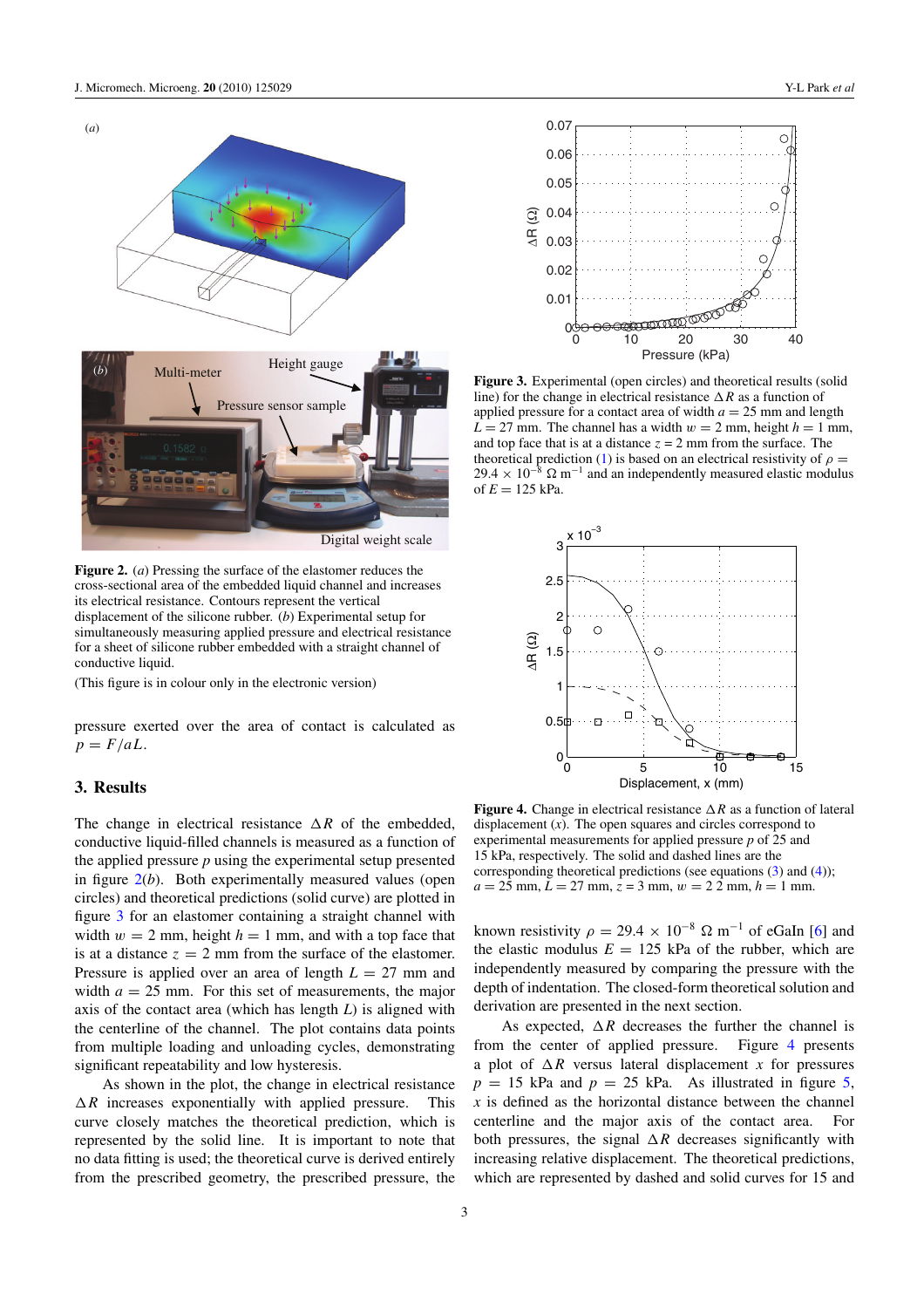<span id="page-3-0"></span>

**Figure 5.** Two-dimensional, plane strain representation of elastomer embedded with a microchannel of width *w* and height *h*. The surface of the elastomer is subject to a pressure *p* uniformly distributed over a width *a*.



**Figure 6.** Change in electrical resistance  $\Delta R$  as a function of channel depth *z*. The open squares and circles correspond to experimental measurements for applied pressure *p* of 25 and 15 kPa, respectively. The solid and dashed lines are the corresponding theoretical predictions (see equations (3) and (4));  $a = 25$  mm,  $L = 27$  mm,  $x = 0$  mm,  $w = 2$  mm,  $h = 1$  mm.

25 kPa, respectively, are reasonably consistent with experimental measurements, which correspond to the open squares and circles. While the surface pressure is approximately uniform, there are small stress concentrations near the edges of the contact zone. Hence, when  $x = 4$  mm and the channel is between the center and the edge of the contact zone, the nominal stress is slightly greater and a larger response  $\Delta R$  is measured.

Lastly, a plot of  $\Delta R$  versus channel depth *z* (for  $x = 0$ ) is presented in figure 6. Referring to figure 5, *z* is defined as the distance between the surface of the elastomer and the top wall of the channel. As demonstrated in the experimental results, the resistance change  $\Delta R$  decreases the farther the channel is from the surface. This trend is also predicted by the theory, although the theory appears to overestimate the absolute change by as much as a factor of 2.

#### **4. Theory**

The mechanics of the microchannel embedded elastomer are complex and can only be modeled with an approximate mathematical analysis. For the sake of simplicity, consider a two-dimensional representation of a straight channel with rectangular cross-section embedded in an elastomeric

halfspace. As illustrated in figure 5, the channel has width *w*, height *h*, and a top wall that is at a distance *z* from the surface of the elastomer.

A uniform external pressure *p* is applied to the surface of the elastomer over an area of width *a*. As shown in figure 5, the centers of the channel and the area of applied pressure are offset horizontally by a distance *x*. For channels close to the center of the applied pressure (i.e.  $|x| < a/2$  and  $z < a$ ), elastic deformation will reduce the cross-sectional area and hence increase electric resistance. The reduction in cross-sectional area is primarily governed by the magnitude of the vertical component of the stress tensor:  $\sigma_z = \sigma_z(x, z; p, a)$ . Since the applied pressure is compressive,  $\sigma_z$  will have a negative sign.

As in the case of crack growth in linear elastic fracture mechanics (LEFM), the field lines of the internal stress  $\sigma$ <sub>z</sub> will concentrate about the edges of the microchannel [\[28,](#page-5-0) [29](#page-5-0)]. This is in order to satisfy the boundary condition of zero traction on the walls of the channel. Because the channel is filled with fluid, the walls will not be traction free but are instead subject to hydrostatic pressure. However, this internal channel pressure is considered negligible in comparison to the induced nominal stress  $\sigma_z$  and so zero traction is assumed.

According to LEFM, an average vertical stress  $\sigma_z$  applied in the vicinity of a crack will increase the gap between the crack faces by an amount  $\Delta h = 2(1 - v^2)w\sigma_z/E$ , where *ν* is Poisson ratio and  $E$  is the elastic modulus  $[28]$ . Because the microchannels are small compared to the dimensions of the elastomer, their influence on the stress distribution will be negligible except in the immediate vicinity of each channel. Therefore, for channels below the area of contact  $(|x| < a/2$ and  $z < a$ ), the average stress in the neighborhood of the channel may be approximated as  $\sigma_z = -p$ . Substituting this into the expression for  $\Delta h$  implies that the total change in electrical resistance will be approximately

$$
\Delta R = \frac{\rho L}{wh} \left\{ \frac{1}{1 - 2(1 - v^2)wp/Eh} - 1 \right\}.
$$
 (1)

In general, *p* should be replaced with  $\chi p$ , where  $\chi = \chi(x, z)$ is a correction that depends on the relative position  $(x, z)$  of the channel centerline. The correction  $\chi = -\sigma_z/p$  is obtained by solving  $\sigma$ <sub>z</sub> using Boussinesq's method: [\[30\]](#page-5-0)

$$
\sigma_z = \int_{-a/2}^{a/2} \int_{-\infty}^{\infty} -\frac{3pz^3}{2\pi} \{ (x - X)^2 + Y^2 + z^2 \} dY dX. \tag{2}
$$

A closed-form, elementary expression for  $\sigma_z$  is obtained with *Maple 13* (Waterloo Maple Incorporated, 2009). Solving for *χ* yields

$$
\chi=\frac{c_1c_2-c_3}{c_4}\,,
$$

*,* (3)

where

$$
c_1 = \tan^{-1}\left(\frac{a+2x}{2z}\right) + \tan^{-1}\left(\frac{a-2x}{2z}\right)
$$
  
\n
$$
c_2 = -8x^2a^2 + 32x^2z^2 + 8z^2a^2 + 16x^4 + 16z^4 + a^4
$$
  
\n
$$
c_3 = -16zax^2 + 4za^3 + 16z^3a
$$

 $c_4 = \pi (4x^2 + 4xa + a^2 + 4z^2)(4x^2 - 4xa + a^2 + 4z^2).$ This is used to evaluate the change in electrical resistance as a

function of x and z:  
\n
$$
\Delta R = \frac{\rho L}{wh} \left\{ \frac{1}{1 - 2(1 - v^2)w\chi p/Eh} - 1 \right\}.
$$
\n(4)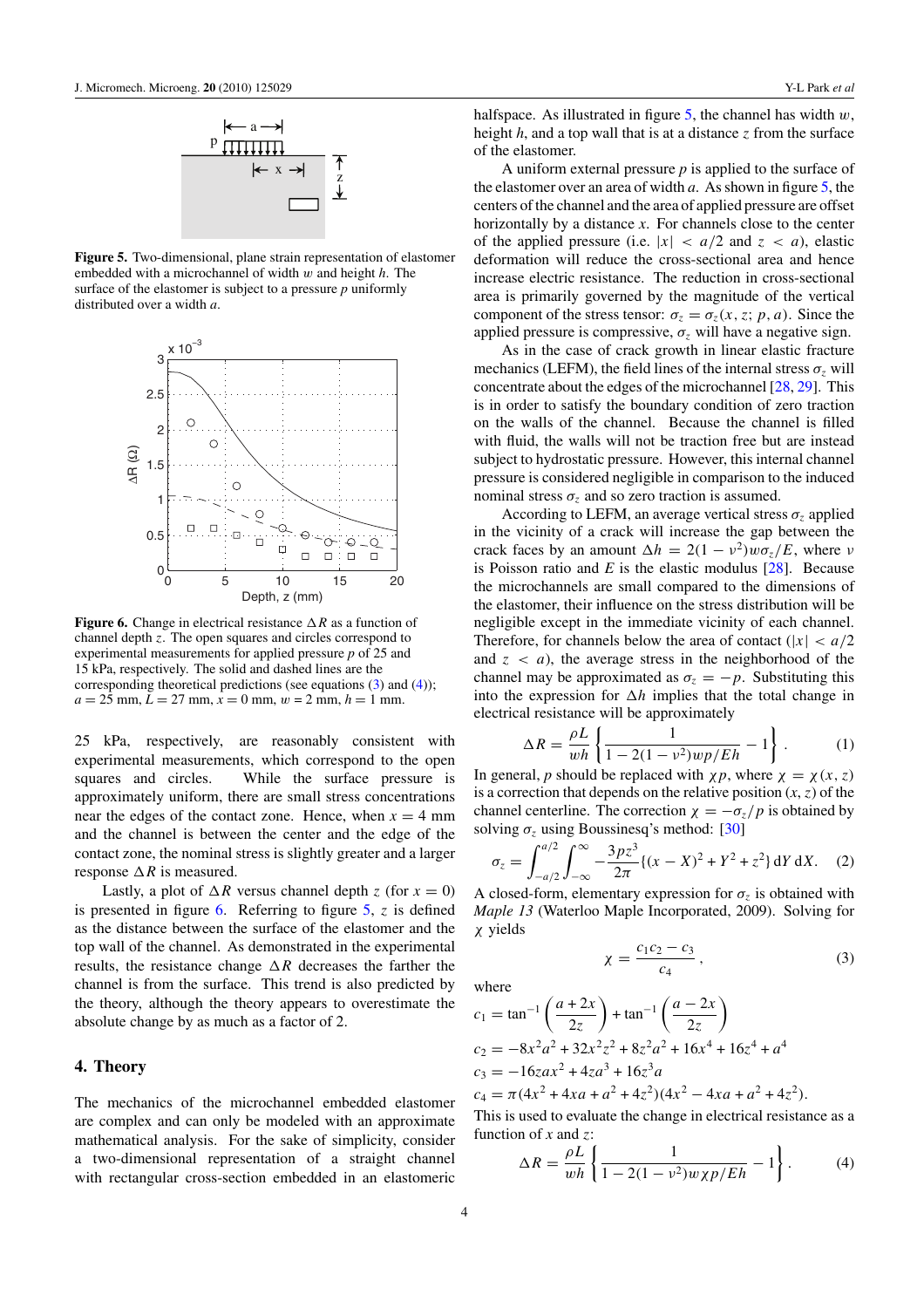#### <span id="page-4-0"></span>**5. Discussion**

As demonstrated in figures [3,](#page-2-0) [4](#page-2-0) and [6,](#page-3-0) the theory is consistent with the experimental measurements for a wide range of pressures  $p$  and relative positions  $(x, z)$ . In figures [4](#page-2-0) and [6](#page-3-0) there appears to be close to 50% discrepancy between the theory and the experiment. This is due to the simplifying assumptions of the theoretical model, which is based on plane strain linear elasticity, ignores the influence of the channel on global stress distribution, and assumes uniform channel collapse with zero surface traction and constant width. Relaxing these assumptions will lead to a more accurate theoretical prediction that better matches the experimental result. However, these models require numerical computations or finite element analyses that will not yield an algebraic closed-form solution, such as the one presented in [\(4\)](#page-3-0).

In addition to capturing the principal mechanics of the elastomer pressure transducer, the theory reveals several key properties that can be exploited for customized functionality. The first property allows for mechanical decoupling between pressure sensing and stretch sensing. This is critical in being able to distinguish whether the change in microchannel conductivity is induced by pressure or stretching. The second property relates to the sensor bandwidth, i.e. the range of pressures that the sensor can detect.

Sensor response to pressure and stretch are decoupled by selecting the appropriate microchannel depth *z* and path (e.g. straight, serpentine and spiral). As demonstrated in figure [6,](#page-3-0) the sensor response vanishes as *z* exceeds the width *a* of the contact area. In contrast, the change in electrical resistance due to channel elongation is *invariant* with microchannel depth. Instead, elongation response is governed by the simple formula  $\Delta R/R_0 = \lambda^2 - 1$ , where  $R_0 = \rho L/wh$  is the original resistance of the unstretched channel and the stretch  $\lambda = L_f/L$ is the ratio of the stretched length  $L_f$  to the natural length  $L$ . This implies that a microchannel embedded deep within the elastomer (a distance  $z > a$  from the surface for anticipated values of *a*) will only measure stretch and not pressure. Alternatively, a spiral-shaped microchannel embedded close to the elastomer surface, as shown in figure  $1(d)$  $1(d)$ , will detect pressure but not uniaxial stretching. This is because increased electrical resistance in one direction is balanced by reduced resistance in the perpendicular direction.

Sensor bandwidth is controlled by a characteristic pressure  $\hat{p} = Eh/w$  and thus depends only on the elastic modulus *E* of the elastomer and the aspect ratio *h/w* of the microchannel cross-section. Noting that  $R_0 = \rho L / wh$ is the natural resistance of the channel, it follows from [\(1\)](#page-3-0) that for a channel embedded near the surface of the elastomer,  $\Delta R/R_0 = 1/(1 - 2(1 - v^2)p/\hat{p})$ . Depending on the ratio  $p/\hat{p}$ , the relative change in electrical resistance can range from fractions of a percent to orders of magnitude. Consider, for example, EcoFlex  $(E = 125 \text{ kPa})$  embedded with a microchannel of width  $w = 100 \mu m$  and thickness  $h = 20 \mu$ m. In response to a typical keystroke pressure in the range of 1–10 kPa, the electrical resistance of the embedded microchannel would change by an order of 1%. In contrast, peak pressure in foot–ground contact during walking is in the

order of 100 kPa, which would result in an approximately 50% change in electrical resistance. For all applications, the design parameters *E* and *h/w* should be selected such that the characteristic pressure  $\hat{p}$  is comparable to the range of anticipated pressures *p*.

#### **6. Conclusion**

A hyperelastic pressure sensor is introduced that measures pressures in the range of 0–100 kPa with 1 kPa resolution. The sensor is composed of a soft elastomer that is embedded with eGaIn-filled microchannels. The width of the microchannels ranges from  $25 \mu m$  to 2 mm. They are fabricated by casting the elastomer in molds that are produced with either a 3D printer (250  $\mu$ m to 2 mm channel dimensions) or laser-based soft lithography (25−300*μ*m). Applying pressure to the surface of the elastomer deforms the underlying channel and reduces its electrical resistivity. For pressures in the range of 0–100 kPa, the resistance changes by tens of milli-ohms  $(m\Omega)$ , as much as 50% of the original resistance. The relationship between the change in resistance  $\Delta R$ , pressure p and geometry are captured by an algebraic, closed-form equation that is derived from theories of plane strain elasticity, contact mechanics and LEFM.

Future efforts will focus on integrating the hyperelastic sensors into orthotic devices and soft robots in order to sense pressure and ground contact. The principles and fabrication techniques presented here may also be used to explore other potential sensing modes and electronic functions. Lastly, the theoretical analysis can be applied or modified to predict sensor performance for a broad range of designs, length scales and materials.

#### **Acknowledgments**

The authors thank Leia Stirling and Geordie Malcomson at the Wyss Institute, and Xin Chen in the Department of Chemistry (Harvard) for helpful discussions. This work was funded by the Wyss Institute (YLP) and the National Science Foundation, award no DMR-0820484 (CM, RK). Any opinions, findings and conclusions or recommendations expressed in this material are those of the authors and do not necessarily reflect those of the National Science Foundation.

## **References**

- [1] Marculescu D *et al* 2003 Electronic textiles: a platform for pervasive computing *Proc. IEEE* **91** [1995–2018](http://dx.doi.org/10.1109/JPROC.2003.819612)
- [2] Stirling L, Yu C-H, Miller J, Wood R, Goldfield E and Nagpal R 2010 Applicability of shape memory alloy wire for an active, soft orthotic *Proc. Int. Conf. Shape Memory and Superelastic Technologies (Pacific Grove, CA)* pp 20–1
- [3] Rogers J A and Huang Y 2009 A curvy, stretchy future for electronics *Proc. Natl Acad. Sci. USA* **106** [10875–6](http://dx.doi.org/10.1073/pnas.0905723106)
- [4] Khang D-Y, Jiang H, Huang Y and Rogers J A 2006 A stretchable form of single-crystal silicon for high-performance electronics on rubber substrates *Science* **311** [208–12](http://dx.doi.org/10.1126/science.1121401)